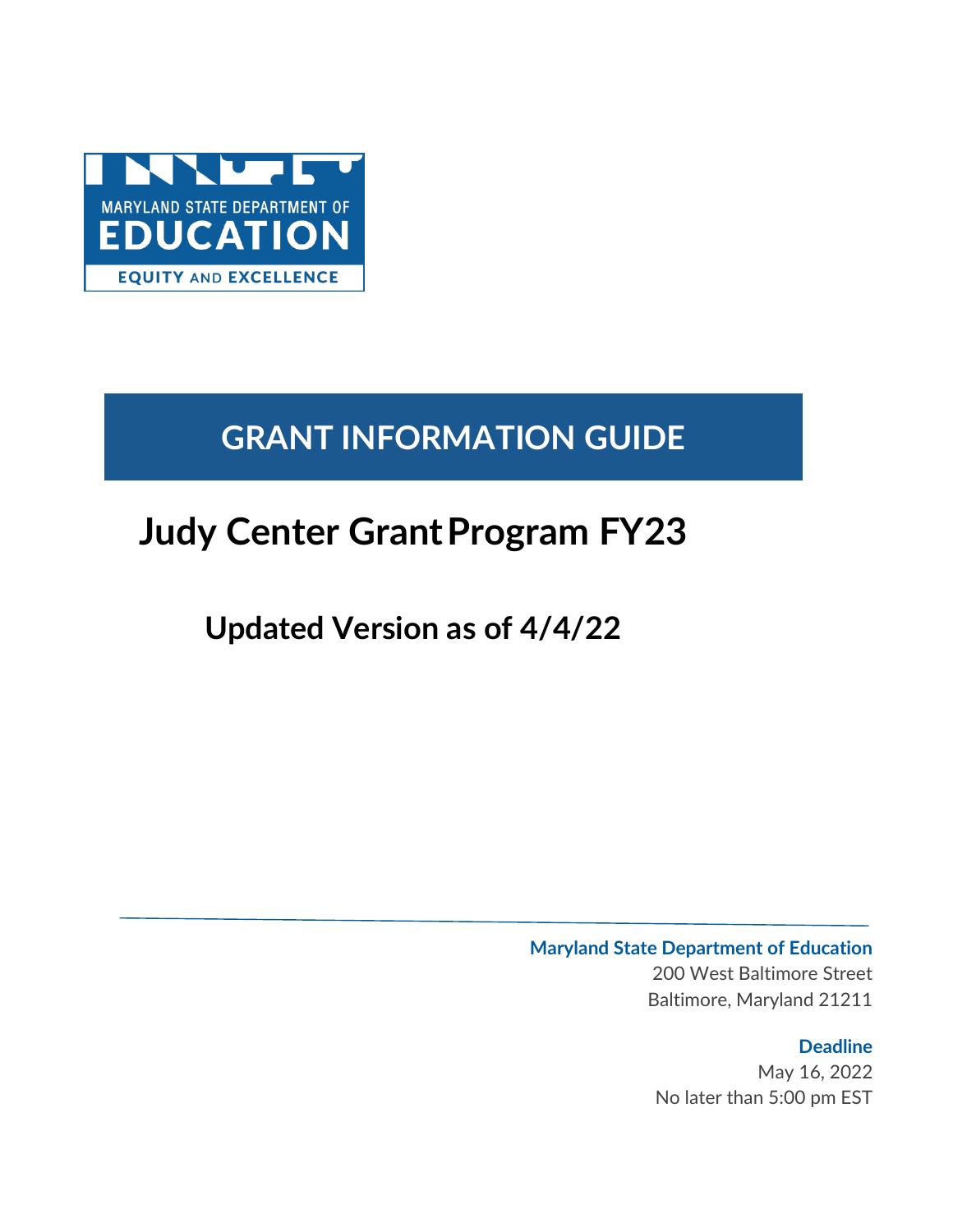# **MARYLAND STATE DEPARTMENT OF EDUCATION**

#### **Mohammed Choudhury**

State Superintendent of Schools Secretary-Treasurer, Maryland State Board of Education

**Deann M. Collins, Ed.D.**  Deputy Superintendent, Teaching and Learning

#### **Steven Hicks**

Assistant Superintendent, Division of Early Childhood

### **Larry Hogan**

Governor

## **MARYLAND STATE BOARD OF EDUCATION**

### **Clarence C. Crawford**

President, Maryland State Board of Education

Charles R. Dashiell, Jr., Esq. (Vice President)

Shawn D. Bartley, Esq.

Gail Bates

Chuen-Chin Bianca Chang

Susan J. Getty, Ed.D.

Vermelle Greene, Ph.D.

Jean C. Halle

Dr. Joan Mele-McCarthy

Rachel L. McCusker

Lori Morrow

Brigadier General Warner I. Sumpter (Ret.)

Holly C. Wilcox, Ph.D.

Kevin Bokoum (Student Member)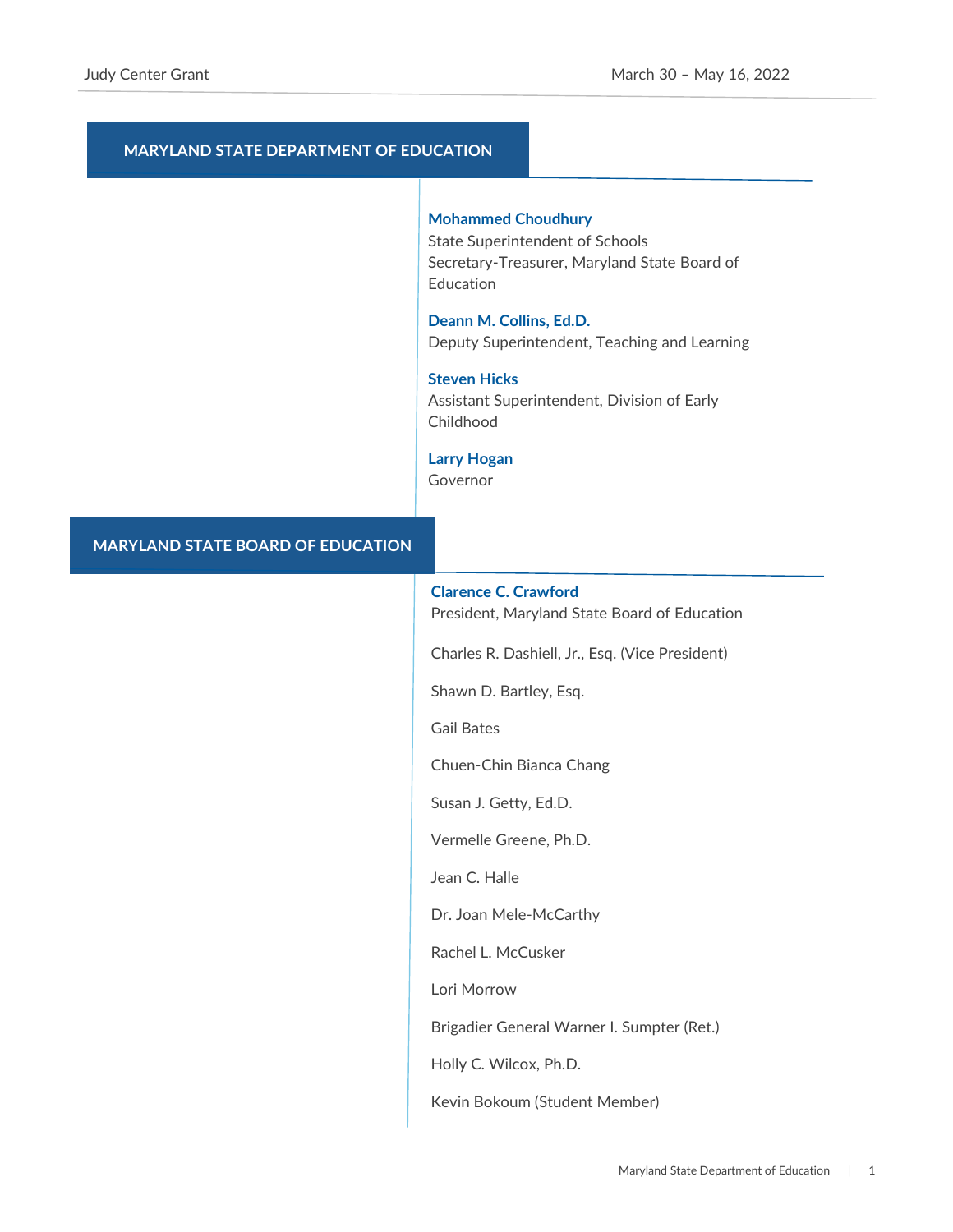# **Table of Contents**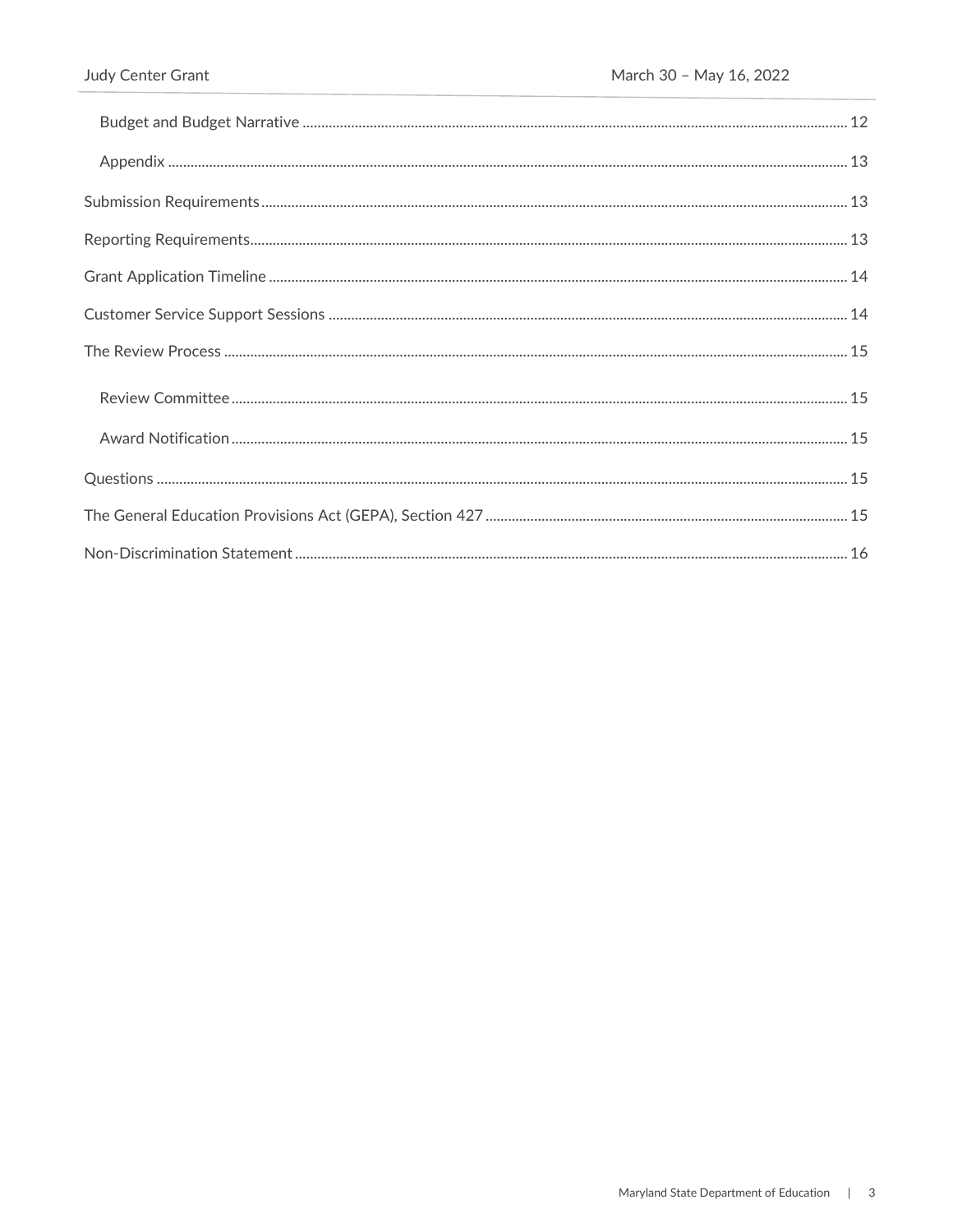# <span id="page-4-0"></span>**Program Description**

The Judy Center Grant program is a competitive grant program administered by the Division of Early Childhood at the Maryland State Department of Education (MSDE). It provides funding for local school systems to establish additional Judy Centers.

Grant funds must be used to serve children ages birth through five years of age and their families by providing comprehensive early care and education services to promote continuous improvement toward school readiness. Judy Centers must be located in communities with Title 1 schools or a school in a high-needs community (as designated by the Center for Disease Control's Social Vulnerability Index) and serve all children and families living within the catchment area of the school.

# <span id="page-4-1"></span>**NAME OF GRANT PROGRAM**

Judy Center Grant

## <span id="page-4-2"></span>**AUTHORIZATION**

House Bill 1300 Blueprint for Maryland's Future, [Education Article §5-230](https://mgaleg.maryland.gov/mgawebsite/Laws/StatuteText?article=ged§ion=5-230&enactments=false)

### <span id="page-4-3"></span>**PURPOSE**

To promote school readiness through the development and expansion of Judy Centers. These centers use collaborative approaches to deliver high-quality, comprehensive, full-day early childhood education programs and family support services.

### <span id="page-4-4"></span>**DISSEMINATION**

This Grant Information Guide (GIG) was released on March 30, 2022.

### <span id="page-4-5"></span>**DEADLINE**

Applications for consideration are due no later than 5pm on May 16, 2022.

#### <span id="page-4-6"></span>**GRANT PERIOD**

July 1, 2022 – June 30, 2025

### <span id="page-4-7"></span>**FUNDING AVAILABLE**

Total funding available for new Judy Centers is \$2,970,000 for FY23

#### <span id="page-4-8"></span>**ESTIMATED NUMBER OF GRANTS**

9 new Judy Centers in FY23

### <span id="page-4-9"></span>**ESTIMATED AVERAGE GRANT AMOUNT**

Total 3-year award is \$990,000; each year is limited to \$330,000

Note: Funding for year 2 and year 3 is contingent upon available funding and Judy Center performance.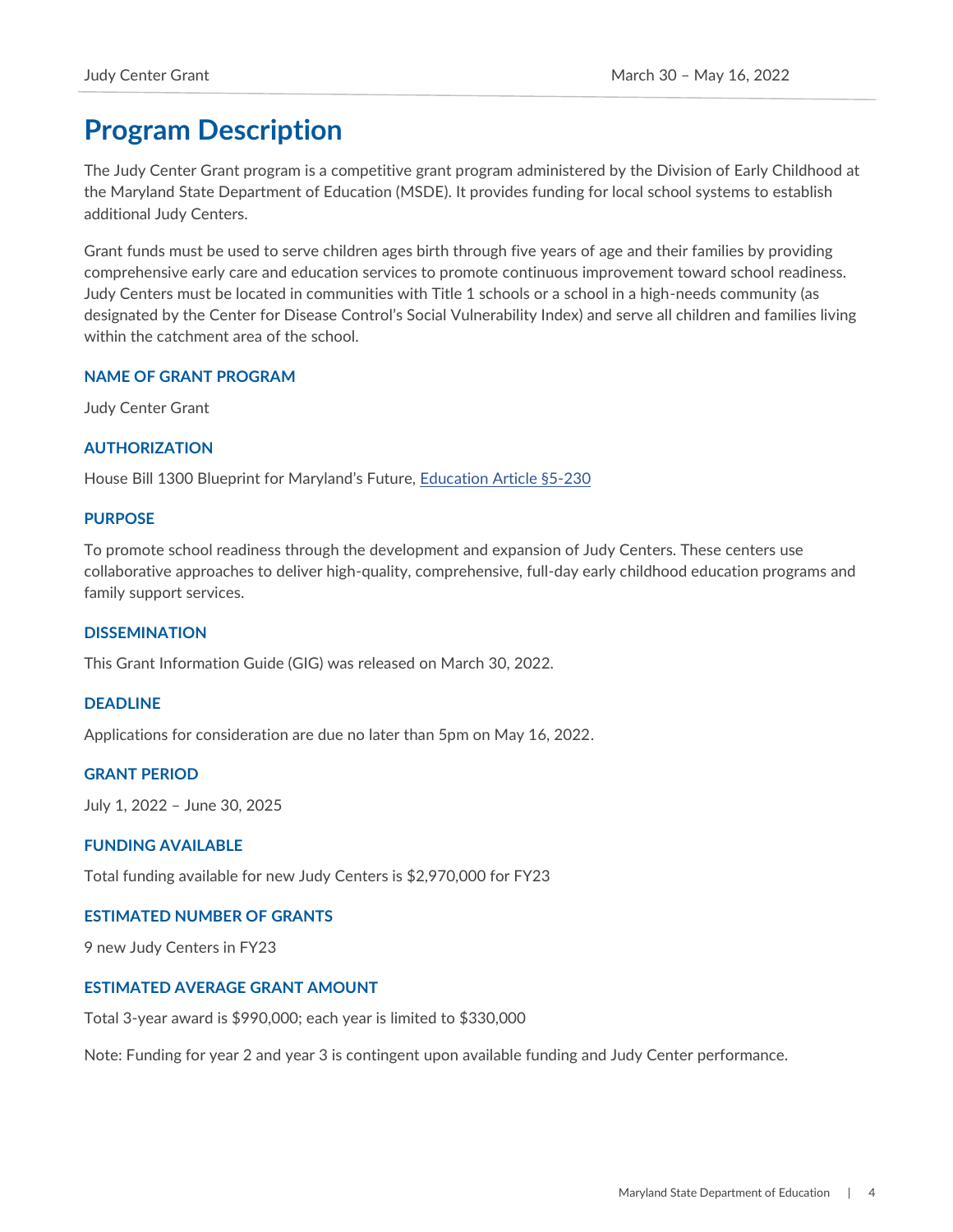# <span id="page-5-0"></span>**STATE RESPONSIBILITIES**

The MSDE is responsible for providing required information, data, and documentation to facilitate the grantee's performance of the work and will provide additional assistance and services as needed.

# <span id="page-5-1"></span>**PROGRAM CONTACT**

Amanda Holliday-Bembridge Judy Center Program Specialist Maryland State Department of Education Division of Early Childhood 200 W. Baltimore Street Baltimore, MD 21201 Phone: 410-767-0763 Email: Amanda.Holliday@maryland.gov

# <span id="page-5-2"></span>**Eligibility**

This funding opportunity is designed for local education agencies (LEAs) to establish new Judy Centers. Priority will be given to programs that establish a Judy Center:

- located in communities with Title 1 school; or
- located in a community designated as high need as indicated by a score of 0.6 or above on the Center for Disease Control's Social Vulnerability Index.

Note: Additional priority will be given to applicants who demonstrate a strong partnership between potential Judy Center locations and LEAs as demonstrated by each entity providing at least 50% of funding for Judy Center staff salaries (i.e., LEAs provide at least 50% in-kind funding).

# <span id="page-5-3"></span>**SOCIAL VULNERABILITY INDEX (SVI)**

According to the Centers for Disease Control (CDC), "social vulnerability refers to the potential negative effects on communities caused by external stresses on human health."<sup>1</sup> The Social Vulnerability Index (SVI) tracks data by census tract and rates vulnerability based on 15 key social and demographic indicators. "Census tracts" are subdivisions of counties and are ranked on 15 social factors, including poverty, lack of vehicle access, and crowded housing. Specifically, this measure uses (see following page):

<sup>1</sup> https://www.atsdr.cdc.gov/placeandhealth/svi/index.html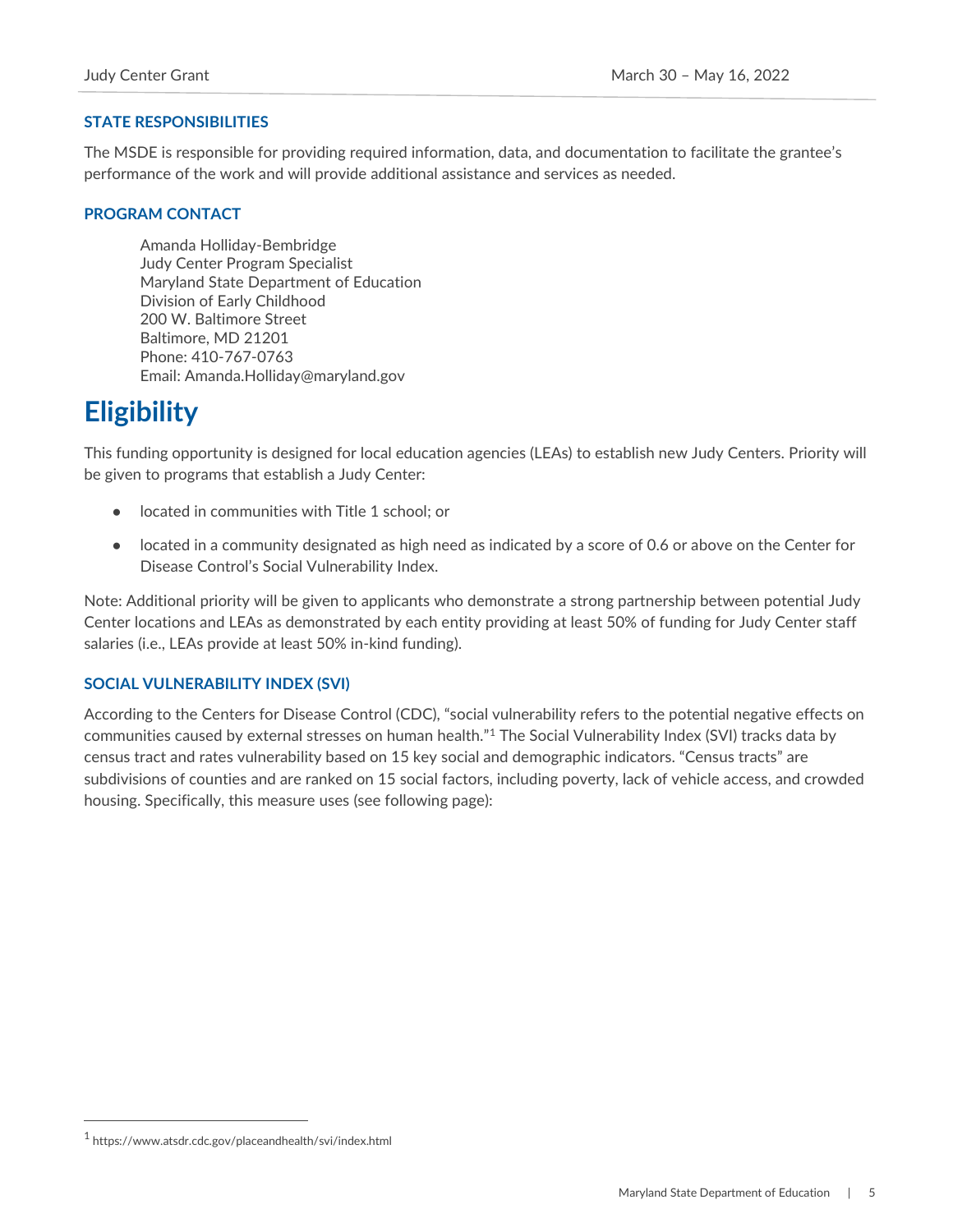

# Source obtained (02/24/2022): [https://www.atsdr.cdc.gov/placeandhealth/svi/documentation/SVI\\_documentation\\_2018.html](https://www.atsdr.cdc.gov/placeandhealth/svi/documentation/SVI_documentation_2018.html)

Applicants can look up an SVI score by searching an address in the [CDC's interactive map](https://svi.cdc.gov/map.html).

## <span id="page-6-0"></span>**REQUIREMENTS FOR MEMORANDUM OF UNDERSTANDING (MOU)**

Applicants must submit with their application a signed MOU between the county board and the participating agencies and programs. If an applicant is unable to secure a signature from all participating agencies and programs, the MSDE will accept a complete and signed MOU at a later date. Awards may not be granted until a complete and signed MOU has been submitted. The MOU must provide for:

- The terms of the collaboration to be undertaken by the county board, the participating agencies, and programs, and, if applicable, the local management board, including the roles and responsibilities of each of these entities and a plan for establishing ongoing communication between private service providers and public-school early education programs. The following items must be addressed by all parties:
	- $\circ$  Provision of a representative to attend the Judy Center Steering Committee meetings. Each representative will cooperatively work to integrate services and bring to fruition the overall goals of the grant.
	- $\circ$  Provide input in the development of strategies implemented by the Local Early Childhood Advisory Council to ensure that all children enter school ready to learn.
	- $\circ$  Provision for the collection and sharing of any data required for program evaluation in a timely manner.
	- $\circ$  Provision for the planning and implementation of activities that address the needs of the Judy Center and the families they serve.
- The MOU must specify the following roles and responsibilities for the LEA. LEAs must:
	- o Place a Judy Center in a school that provides Prekindergarten and/or Kindergarten classes.
	- o Provide office and meeting space for the Judy Center Program Manager and Family Service Providers.
	- o Provide training for early childcare staff.
	- o Oversee the administrative and fiscal management of the Judy Center.
	- o Provide Special Education services to children as required by the child's IFSP/IEP.
	- $\circ$  Provide support to children from homes in which English is not the primary spoken language.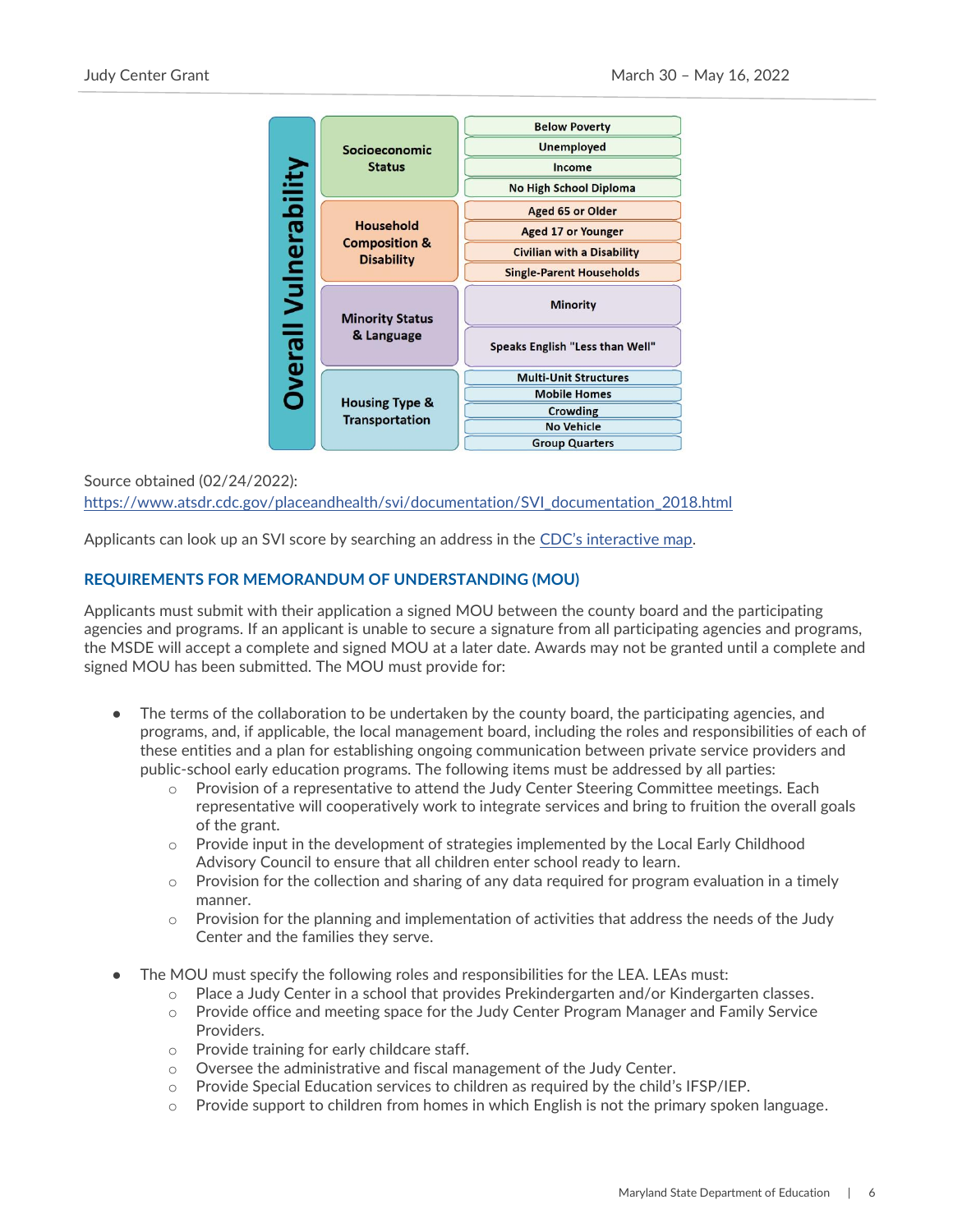- $\circ$  Provide data collection and program evaluation assistance as requested within budgetary and time constraints.
- $\circ$  Invite and encourage all Judy Center partners to participate in appropriate training.
- The MOU must specify the following roles and responsibilities for the Judy Center. The Judy Center must:
	- $\circ$  Act as lead agency during the grant period, with cooperation and support from collaborating partners.
	- o Coordinate and facilitate Family Involvement Activities and programming for families to address school readiness at the Judy Center.
	- o Provide service coordination for identified Judy Center Partnership Families.
	- $\circ$  Refer families to the (partnership) when appropriate and/or required (as applicable).
	- $\circ$  Provide Judy Center partners with a Judy Center Partnership Release of Information form which will be offered to parents to allow information to be shared between and among partners as needed.
	- o Promote awareness and provide access to full-day/full-year educational opportunities for families.
	- $\circ$  Collaborate with partners to provide staff development to childcare providers serving students within the Judy Center area (as applicable).
	- $\circ$  Assist partners in achieving and maintaining accreditation by providing supplies, materials, and professional development (as applicable).
	- $\circ$  Collaborate with the selected programs to provide summer enrichment programming for identified Pre-Kindergarten and Kindergarten children (as applicable).
	- o Coordinate with Head Start programs to provide additional programs for enrolled families (as applicable).
- The MOU must specify the following roles and responsibilities for participating partner agencies and programs. Participating agencies and programs must:
	- o Provide a representative to the Judy Center Steering Committee, when available, and through the committee assume cooperative responsibility for integration of services and overall direction of the project as described in the original grant application and the continuation grant proposal.
	- $\circ$  Cooperate with planning, participation, review and revision of activities and provide time for staff training as need is determined, subject to available time and resources.
	- $\circ$  Ensure compliance with all local and state laws governing childcare, both in regard to the physical environment and the staff professional development.
	- $\circ$  Refer families to the Judy Center Partnership and provide contact information for families interested in other agencies/services.
	- $\circ$  Share information for the benefit of the families served by both parties in accordance with each parties' confidentiality policies.
	- o Participate in the local and state project evaluation and collect and share data with the Judy Center for the evaluation as requested in a timely manner.
	- o Participate in pre- and post-testing to determine grant effectiveness.
	- $\circ$  Maintain a Maryland EXCELS level of (insert current level; as applicable).
	- o Maintain accreditation or actively pursue accreditation (as applicable).
	- o Ensure that any curriculum implemented is evidence-based and aligned to the Maryland Early Learning Standards.

# <span id="page-7-0"></span>**Use of Funds**

Funds may be used for:

- Staffing to coordinate and manage programming and family support services with all participating agencies and programs.
- Professional development for staff and partnering agencies.
- Materials and supplies.
- "In-State travel" to destinations inside the boundaries of Maryland and Washington, D.C.
- Registration fees to attend conferences or professional development training.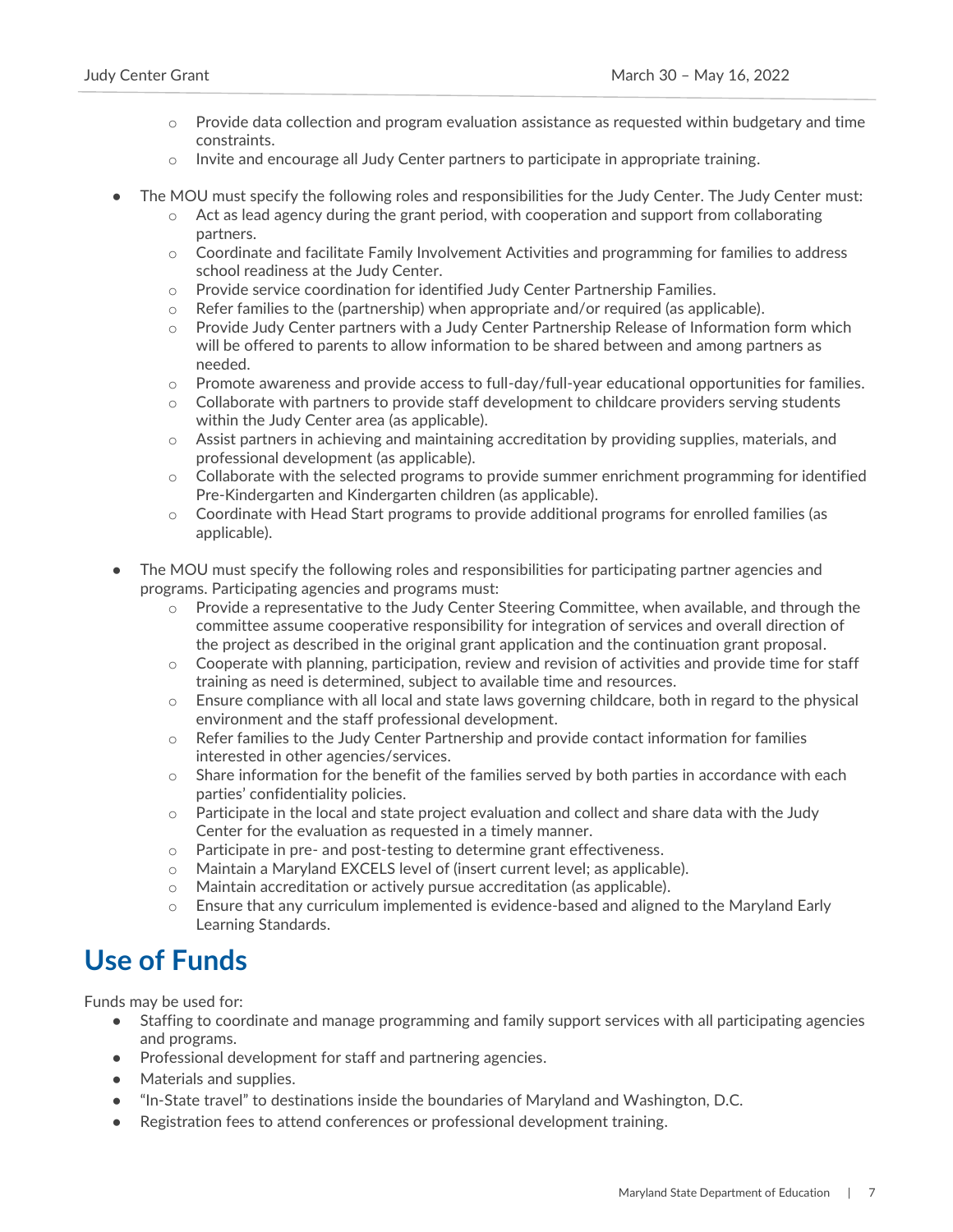● Programming aligned with the [Judy Center 12 Component Standards.](https://earlychildhood.marylandpublicschools.org/families/judy-centers/component-standards)

Funds may not be used for:

- Supplanting existing services.
- Capital improvements.
- Gift cards.
- "Out-of-State" travel or accommodations, however funds may be used for conference registration fees.
- Classroom teachers and assistants' salaries & benefits; with the exception of summer programming.
- Early Childhood LEA office staff salaries and benefits.

# <span id="page-8-0"></span>**Application**

# <span id="page-8-1"></span>**REQUIREMENTS**

The Judy Center Application can be downloaded here. Proposals for funding must address the needs of the community outlined by the [Judy Center 12 Component Standards.](https://earlychildhood.marylandpublicschools.org/system/files/filedepot/2/jc_standards_6_27_18.pdf) In addition, applications must include the following appendices:

- Personnel:
	- $\circ$  A job description for a full-time Judy Center Coordinator, attached as an appendix.
	- $\circ$  A job description for a full-time Family Services Coordinator, attached as an appendix.
	- $\circ$  A list of Steering Committee members, attached as an appendix. The Steering Committee may consist of stakeholders, including the school principal, administrators, teachers, support staff, parents, students, community partners, community members, etc. Steering committees meet at least six times per fiscal year, and their work is guided by data and the needs of the Judy Center. Steering committee leaders have agendas that guide each meeting, including reviewing and approving minutes from the previous month's meeting. Minutes are available at the meeting's conclusion. The work of the steering committee should be public and communicated to all stakeholders in the Judy Center.
	- $\circ$  Job descriptions for other staff: depending on the needs of the community, other staffing positions may include playgroup facilitators, administrative staff, mental health consultants, or home visiting staff.
- A list of all partnerships is attached as an appendix. Partnerships reflect Judith Hoyer's vision of collaborating and delivering early childhood education programs and family support services. It is a requirement that Judy Centers form partnerships with the following participating agencies and programs:
	- o Public prekindergarten and kindergarten programs;
	- o Head Start and Early Head Start programs;
	- o Local infants and toddlers programs;
	- $\circ$  Licensed child care centers and family child care homes who have obtained accreditation or are actively pursuing accreditation attainment;
	- o Family support centers ("Patty Centers"), if there are any in the school catchment area;
	- o Early intervention and preschool special education programs in the school catchment area; and
	- $\circ$  Partner with least 5 participating agencies and programs from the following list:
		- **•** Family literacy programs and services (ex. public libraries; an institute of higher education; adult education program);
		- Healthy family sites;
		- Parent involvement programs;
		- Early childhood programs affiliated with institutions of higher education; and/or
		- Other home visiting, community health (Healthy Start; Parents As Teachers program; Nurse Family Partnership; Home Instruction for Parents of Preschool Youngsters; etc.), family support services, and child care resource and referral agencies.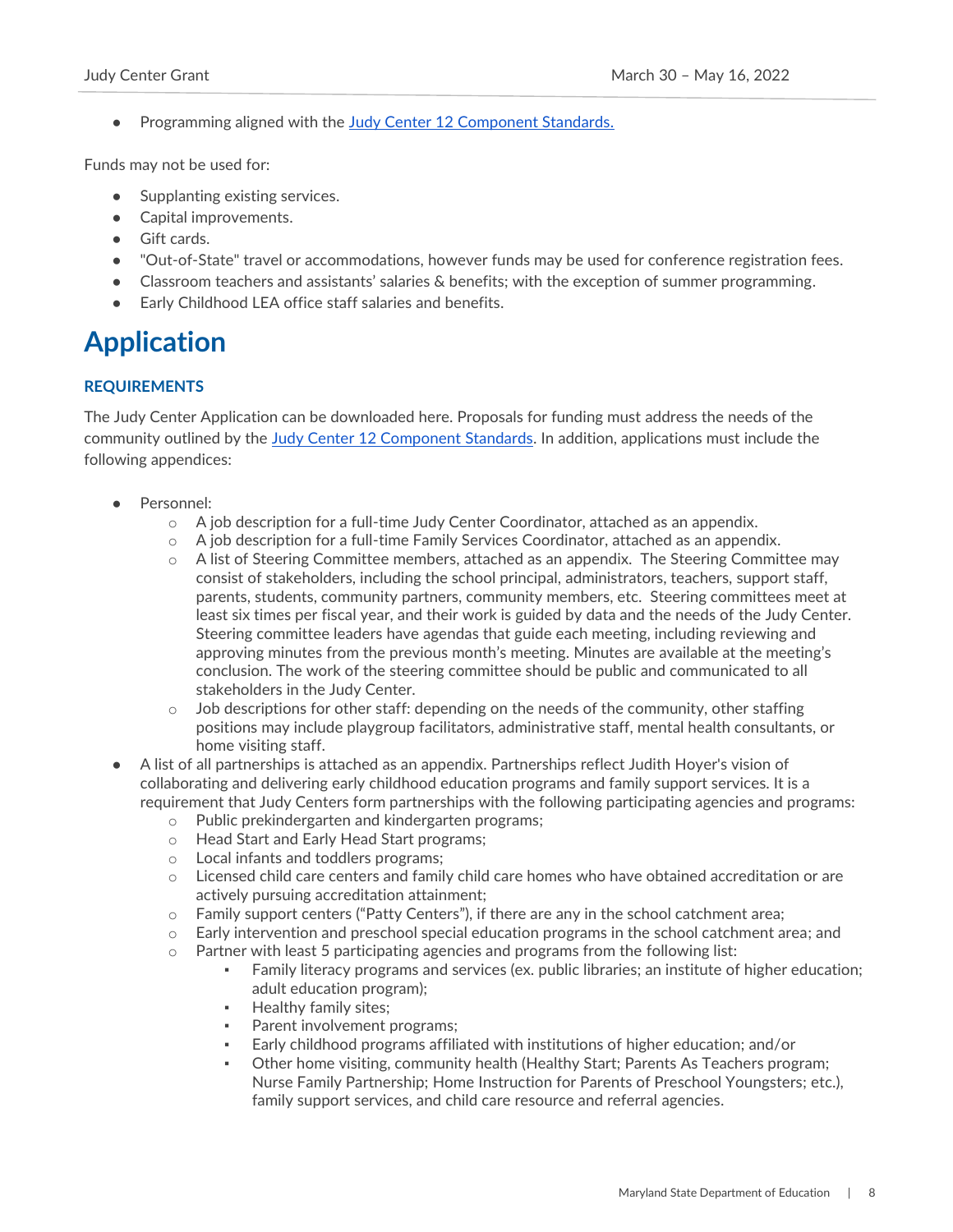Notes: Final awarding of the grant will be contingent on the applicant meeting all grant requirements.

## <span id="page-9-0"></span>**COVER PAGE**

The cover page is a one-page document located in the application that captures essential contact information and requires the Superintendent / Head of Agency signature in blue ink.

### <span id="page-9-1"></span>**PROJECT SUMMARY**

The project summary is an overview describing how the grant funds will be used to serve the families and partners in the school's catchment area boundaries. This description should be a high-level summary of how the Judy Center intends to improve school readiness and strengthen families. Information should be specific to the needs of the population to be served (i.e., catchment area of the Judy Center location). Grant funds must be used to serve all children equitably. Keep in mind how the pandemic has caused a great deal of inequity among families regarding their ability to access services and resources. Responses must be 1,000 words or less (submissions exceeding this limit will lose points during the scoring process).

## <span id="page-9-2"></span>**PROJECTED ENROLLMENT AND GROWTH BY PROGRAM**

Applicants must capture the number of children projected to be reached by the Judy Center during the length of the grant period. The age of the child should be determined the same way the school system determines school eligibility. Therefore, the age of a child is based on the age he/she is on or before September 1st. Be sure to only include children living in or attending a childcare program within the catchment area boundaries. When completing your projects, be sure to consider information regarding the growth rate of your specific population in the local area. Use additional sources of information to make as accurate of a projected population as possible. The chart below provides a description of how to define the age of the child.

| Age                                             | <b>Description</b>                                                                                                                                                                                                                          |
|-------------------------------------------------|---------------------------------------------------------------------------------------------------------------------------------------------------------------------------------------------------------------------------------------------|
| Prenatal/Birth-1-year-olds                      | Pregnant mothers who attend Judy Center programming and children who are<br>under the age of 1-year old by September 1st. Children can be in licensed<br>childcare placements or in the care of friends and family.                         |
| 2-year-olds                                     | Children who are 2-years old by September 1st. Children can be in licensed<br>childcare placements or in the care of friends and family.                                                                                                    |
| 3-year-olds, not enrolled in<br>Prekindergarten | Children who are 3-years old by September 1st. Children can be in licensed<br>childcare placements or in the care of friends and family but are not attending a<br>state-funded Prekindergarten program.                                    |
| 3-year-olds, enrolled in<br>Prekindergarten     | Children who are 3-years old by September 1st and are enrolled in a state-funded<br>Prekindergarten program but are not attending a licensed childcare provider or<br>are cared for by friends or family.                                   |
| 4-year-olds, not enrolled in<br>Prekindergarten | Children who are 4-years old by September 1st and are either in licensed<br>childcare placements or in the care of friends and family but are not enrolled in a<br>state-funded Prekindergarten program through the local education agency. |
| 4-year-olds, enrolled in<br>Prekindergarten     | Children who are 4-years old by September 1st and are enrolled in a state-funded<br>Prekindergarten program but are not attending a licensed childcare provider or<br>are cared for by friends or family.                                   |
| 5-year-olds, not enrolled in<br>kindergarten    | Children who are 5-years old by September 1st and are either in licensed<br>childcare placements or in the care of friends and family but <i>are not</i> enrolled in<br>kindergarten (with a 1-year waiver for kindergarten enrollment).    |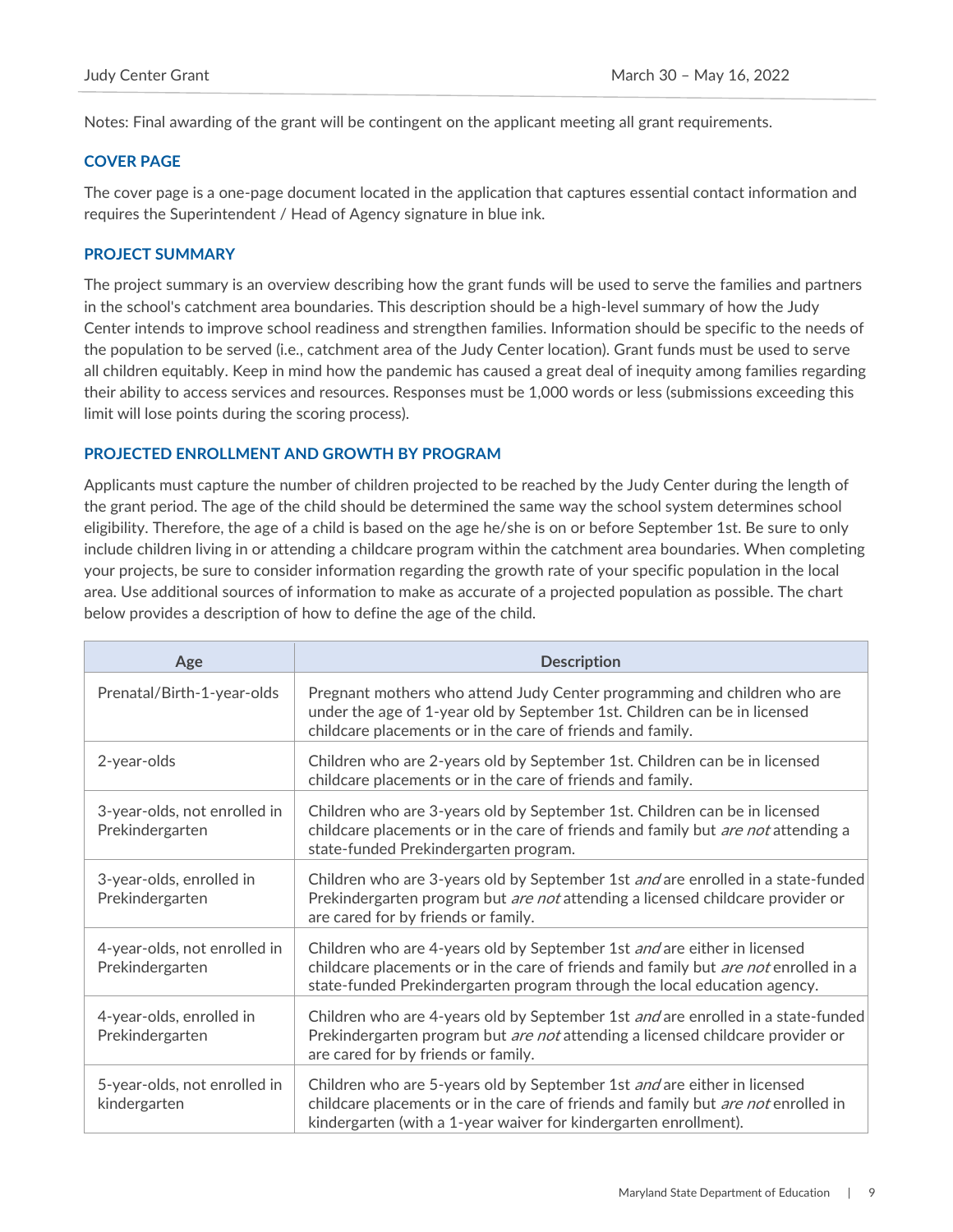| 5-year-olds, enrolled in | Children who are 5-years old by September 1st and enrolled in kindergarten but        |
|--------------------------|---------------------------------------------------------------------------------------|
| kindergarten             | <i>are not</i> in licensed childcare placements or in the care of friends and family. |

# <span id="page-10-0"></span>**IMPLEMENTATION PLAN**

## <span id="page-10-1"></span>**Part A: Population-Level Result**

All Judy Centers work toward the intended outcome that all children in Maryland enter school ready to learn. Data from the Kindergarten Readiness Assessment [\(KRA\)](https://earlychildhood.marylandpublicschools.org/prek-grade-2/maryland-early-learning-framework/ready-4-kindergarten#:~:text=Ready%20for%20Kindergarten%20(R4K)%20is,to%20be%20successful%20in%20school.) helps to drive decisions surrounding what families need to achieve this outcome.

The [KRA](https://earlychildhood.marylandpublicschools.org/prek-grade-2/maryland-early-learning-framework/ready-4-kindergarten#:~:text=Ready%20for%20Kindergarten%20(R4K)%20is,to%20be%20successful%20in%20school.) is a developmentally appropriate assessment tool administered to incoming public-school kindergarteners. Administered by kindergarten teachers at the start of the school year, the KRA looks at the knowledge, skills, and behaviors necessary to be successful in kindergarten. There are three different levels of school readiness indicated by the KRA:

- Demonstrating Readiness: A child demonstrates the foundational skills and behaviors that prepare them for curriculum based on the kindergarten standards;
- Approaching Readiness: A child exhibits some of the foundational skills and behaviors that prepare them for curriculum based on the kindergarten standards; and
- Emerging Readiness: A child displays minimal foundational skills and behaviors that prepare them for curriculum based on the kindergarten standards.

Judy Centers work to move the needle on this population-level indicator by supporting and working with families in their catchment area. In this section, applicants will report on past KRA data and set a target for the percentage of students in the catchment area that demonstrate readiness for kindergarten. The report of past data must be in the form of a chart showing a trend line. Applicants must use the [excel template provided here](https://earlychildhood.marylandpublicschools.org/system/files/filedepot/3/kra_data_chart.xlsx) to create a chart similar to the one below:



### <span id="page-10-2"></span>**Part B: Population-Level Accountability**

In order to successfully meet the goals of the Judy Center program, [12 Component Standards](https://earlychildhood.marylandpublicschools.org/families/judy-centers/component-standards) have been developed to outline all of the programmatic responsibilities required of a Judy Center. Each of the 12 Component Standards contain multiple sub requirements in order to achieve the standard as a whole.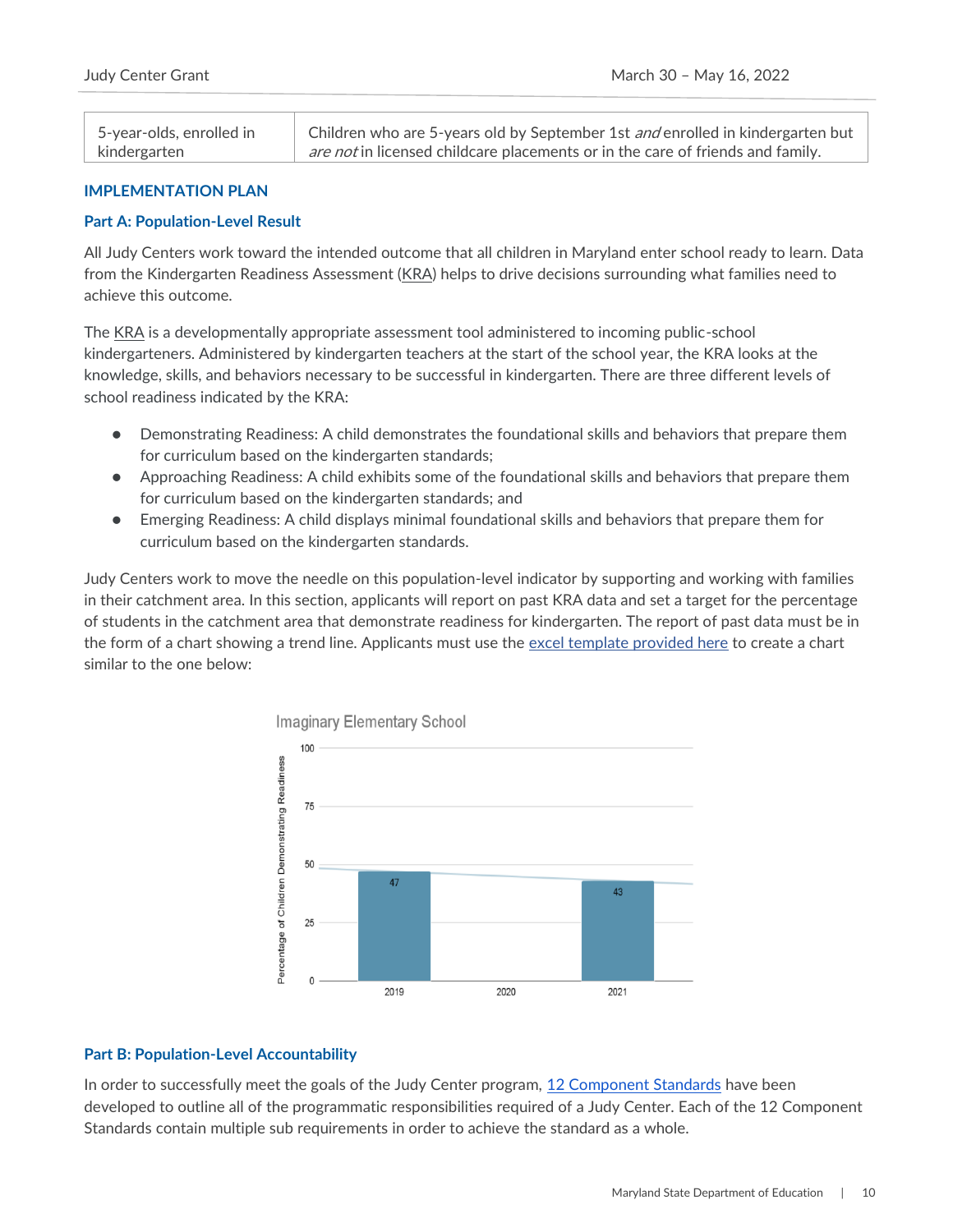The Judy Center Grant program uses Results-Based Accountability (RBA) as a method to capture data related to Judy Center programmatic activities in order to analyze data in determining implementation effectiveness. The definitions common to the RBA method are:

- Result: condition of well-being for children, youth, families, the environment, or an entire community. For Judy Centers, the result is that all children in Maryland enter school ready to learn.
- Indicator: a measure which helps to quantify achievement of a result. For Judy Centers, this is the percent of children who demonstrate readiness on the Kindergarten Readiness Assessment (KRA).
- Performance Measure: a measure of the quantity of effort (How much we do), quality of effort (How well we do it) and the effect (Is anyone better off) of a program implemented by a Judy Center
- Indicator Baseline: the actual historical data for an indicator. This is shown on a trend line chart.
- Story Behind the Data: an analysis of the conditions, causes and forces at work that help explain why the baseline of an indicator or performance measure looks the way it does. These factors can be positive in that they help to improve an indicator, or they can be negative and impede the improvement of an indicator.
- Strategy: a coherent collection of actions that has a reasoned chance of improving results
- Action Plan: the specific actions that a Judy Center will take to implement a strategy/what works to turn the curve

All 12 Component Standards will be evaluated throughout each fiscal year through site visits and required reporting; however, applicants are only required to analyze 6 of those 12 component standards in the application for participation (four of which are required and two of which are of the applicant's choosing).

| <b>Related Component Standard</b>        | Type of<br>Performance<br><b>Measure</b> | <b>Performance Measure</b>                                                                                                   |
|------------------------------------------|------------------------------------------|------------------------------------------------------------------------------------------------------------------------------|
| Component 5: Family<br>Engagement        | How much                                 | Average number of engagements a child/family<br>participates in a Judy Center event or offering                              |
| Component 9: Professional<br>Development | How much                                 | Number of professional development opportunities<br>offered to partners and friends of the Judy Center                       |
| Component 3: Case<br>Management          | How well                                 | Percent of families achieving case management goals                                                                          |
| All                                      | <b>Better Off</b>                        | Percent of children who engaged with the Judy Center<br>for at least one year who demonstrate readiness on the<br><b>KRA</b> |

The application must address all of the following 4 performance measures: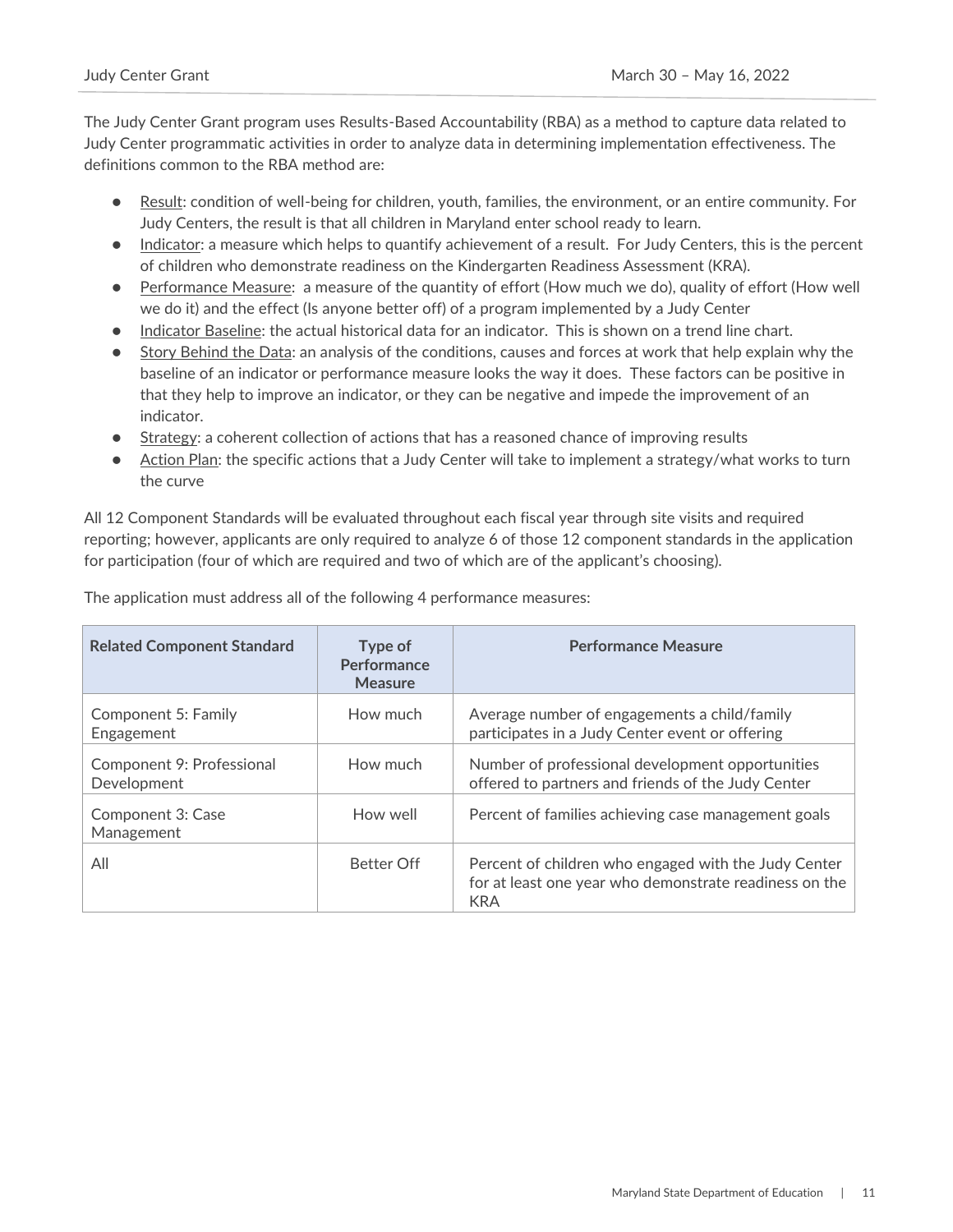The application must address 1 "How Much" or "How Well" performance measure from the table below:

| <b>Related Component Standard</b>                           | Type of<br>Performance<br><b>Measure</b> | <b>Performance Measure</b>                                                                                             |
|-------------------------------------------------------------|------------------------------------------|------------------------------------------------------------------------------------------------------------------------|
| Component 10: Adult<br><b>Education and Career Services</b> | How much                                 | Percent of families enrolling in adult education courses                                                               |
| Component 12: Partnerships                                  | How much                                 | Number of partner events, enhancement activities with<br>the school, and outreach programs Judy Center staff<br>attend |
| Component 3: Case<br>Management                             | How much                                 | Number of referrals made to community<br>partners/organizations                                                        |
| Component 3: Case<br>Management                             | How well                                 | Percent of families who make connections/engage with<br>referrals                                                      |
| Component 10: Adult<br><b>Education and Career Services</b> | How well                                 | Percent of families completing adult education courses                                                                 |

The application must address 1 "Better Off" performance measure from the table below:

| <b>Related Component Standard</b>          | Type of<br>Performance<br><b>Measure</b> | <b>Performance Measure</b>                                                                                |
|--------------------------------------------|------------------------------------------|-----------------------------------------------------------------------------------------------------------|
| Component 12: Partnerships                 | Better off                               | Percent of partners who report the Judy Center<br>partnership improved their capacity to support families |
| Component 5: Family<br>Engagement          | Better off                               | Percent of parents who report the Judy Center helped<br>them better understand child development          |
| This measure relates to all<br>components. | Better off                               | Percent of Pre-K parents who report the Judy Center<br>helped them better work with their child's school  |
| This measure relates to all<br>components. | Better off                               | Percent of parents who report the Judy Center helped<br>their child increase their school readiness       |

# <span id="page-12-0"></span>**BUDGET AND BUDGET NARRATIVE**

Applicants must submit a proposed budget for each year of the Judy Center program. The budget narrative should include all related project expenses and demonstrate the extent to which the budget is reasonable, cost-effective, and integrates other sources of funding. Budget line items should be grouped according to the following categories: Salaries & Wages, Contracted Services, Supplies & Materials, Other Charges, Equipment, and Transfers. Total each category.

Each line must be detailed and specific. General expenses should be broken down into specific line items. For example, "meeting expenses" can be broken down into room rental, photocopying and refreshments. There is no page limit for the budget, so be as detailed as possible.

Clearly show the requested funds and in-kind contributions for each line item if applicable. Indicate the source of the in-kind contribution. Both requested and in-kind funds must be reasonable with current market prices. Show how the expenses were calculated for each line item. Reviewers will use this information to determine if the budget is reasonable and cost-effective.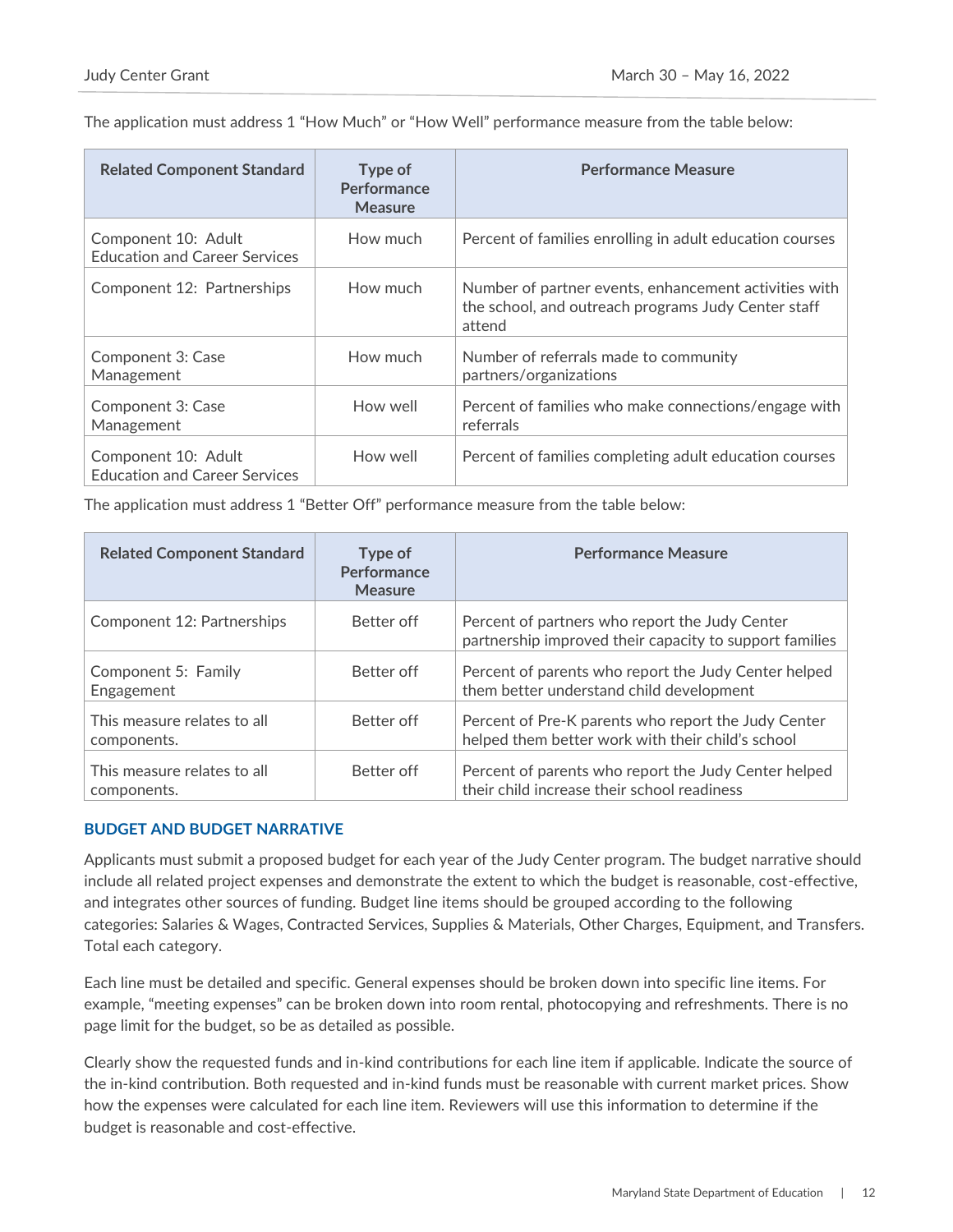# <span id="page-13-0"></span>**APPENDIX**

The following Appendices must be included in your application for funding:

- A job description for a full-time Judy Center Coordinator: in collaboration with the Judy Center steering committee and school leadership, is responsible for guiding the development of the Judy Center, completing an ongoing community needs assessment, securing/coordinating partnerships to serve students, families, and the community, and coordinating the implementation and monitoring of services.
- A job description for a full-time Family Services Coordinator: through service coordination meetings with partners, is responsible for case management, program support, home visiting, outreach, and referrals for families and children.
- A list of Steering Committee members, their titles, and organizational affiliations.
- A list of participating agencies and programs (partners).
- Budget narrative for all 3 years and the [itemized budget form \(C-1-25\)](https://marylandpublicschools.org/about/Documents/Grants/GrantForms-12-10-2020.xls) for year 1. The C-125 form can be accessed through the MSDE grants website and must be submitted with the application.
- An MOU that meets the provisions of this program and signed by all parties and partners.
- [A signed recipient assurances page.](https://www.marylandpublicschools.org/about/Documents/Grants/GrantRecipientAssurances.pdf)

# <span id="page-13-1"></span>**Submission Requirements**

- Interested applicants must download the Judy Center Grant Application from the Judy Center webpage.
- Application package must include the Judy Center Grant Application (which includes a cover page signed in blue ink, project summary, projected enrollment and growth chart, Implementation Plan A, Implementation Plan B, and budget narrative) and all appendices.
- Applications must be submitted in pdf form by email to [judycentergrants.msde@maryland.gov.](mailto:judycentergrants.msde@maryland.gov)

# <span id="page-13-2"></span>**Reporting Requirements**

Grantees must comply with the following reporting requirements:

| Date                          | <b>Reporting Requirement for each Year</b>                                                                                                                                   |
|-------------------------------|------------------------------------------------------------------------------------------------------------------------------------------------------------------------------|
| Ongoing                       | Fiscal and program monitoring                                                                                                                                                |
| January 30                    | Midyear report due and the C-125-C form (the C-125-C form can be found on<br>the <b>MSDE</b> grants webpage)                                                                 |
| May $15$                      | Updated budget for fiscal year starting July 1                                                                                                                               |
| July 30                       | Final report due covering the previous fiscal year period; the C-125-D form (that<br>can be found on the MSDE grants webpage) is due within 90 days of the grant<br>end date |
| Once per year                 | Site visit will be conducted                                                                                                                                                 |
| No later than<br>Sep 26, 2025 | Annual financial report (the C-125-D form that can be found on the MSDE<br>grants webpage) is due                                                                            |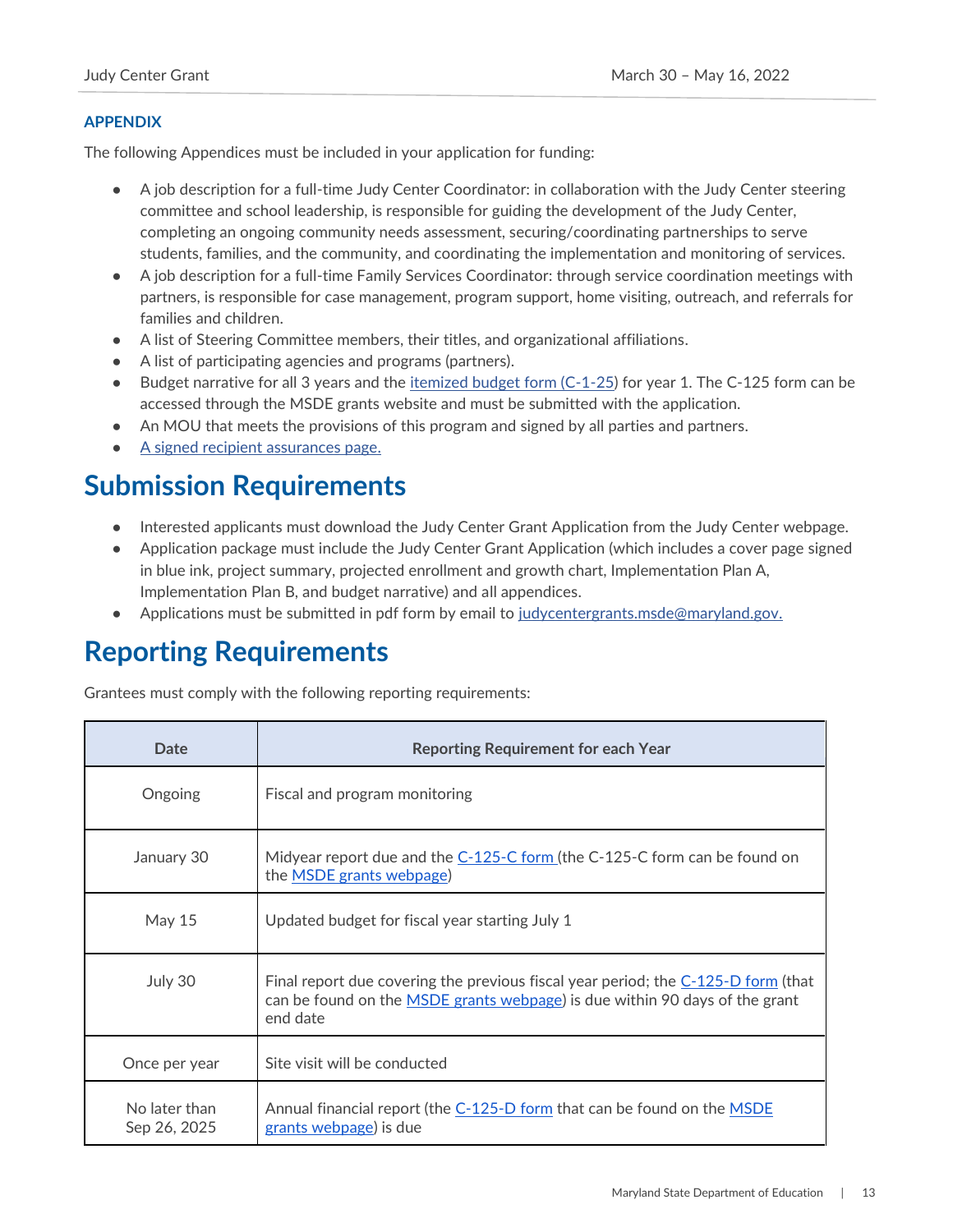Notes: Any requests for programmatic amendments must be submitted at least 45 days before the grant period ends, and must be submitted using the C-125-B form found in the [Grant Budget Forms Workbook](https://marylandpublicschools.org/about/Pages/Grants/BudgetInfo.aspx) on the [MSDE](https://www.marylandpublicschools.org/about/Pages/Grants/Forms.aspx)  [grants webpage.](https://www.marylandpublicschools.org/about/Pages/Grants/Forms.aspx) Programs must also submit and receive approval for amendment requests before implementing programmatic and budgetary adjustments.

# <span id="page-14-0"></span>**Grant Application Timeline**

This funding opportunity, including all attachments and updates, are found on the [Judy Center webpage](https://earlychildhood.marylandpublicschools.org/families/judy-centers)

| Date           | <b>Program Milestone</b>                                                                                                                         |
|----------------|--------------------------------------------------------------------------------------------------------------------------------------------------|
| Mar 30, 2022   | The grant application period opens.                                                                                                              |
| Mar 31, 2022   | The MSDE will hold customer service support sessions from 1-<br>2:30pm to review the program and the application for interested<br>applicants.   |
| April 6, 2022  | The MSDE will hold customer service support sessions from 10-<br>11:30am to review the program and the application for interested<br>applicants. |
| May 16, 2022   | The grant application closes.                                                                                                                    |
| May 17, 2022   | The MSDE begins reviewing applications for eligibility and<br>completeness.                                                                      |
| May 20, 2022   | The MSDE will notify applicants if the application is lacking the<br>minimum submission requirements and will therefore not be<br>reviewed.      |
| May -June 2022 | The MSDE Review Committee will convene and evaluate complete<br>applications using the scoring rubric.                                           |
| June 15, 2022  | The MSDE will notify applicants of the award status and begin to<br>create a Notice of Grant Award (NOGA) for approved applications.             |
| Jul 1, 2022    | The grant period begins.                                                                                                                         |

# <span id="page-14-1"></span>**Customer Service Support Sessions**

The MSDE will hold several customer service support sessions for interested applicants. During these sessions, MSDE personnel will provide an overview of the program, the requirements, the application, and answer any questions. To attend a virtual session, please use the links below:

- Thursday, Mar 31, 2022, from 1:00-2:30 PM EST
	- o Video call link:<https://meet.google.com/ujh-vrcc-byv>
	- o Or dial: (US) +1 321-804-6965 PIN: 891 154 510#
- Wednesday, Apr 6, 2022, from 10:00-11:30 AM EST
	- o Video call link:<https://meet.google.com/ujh-vrcc-byv>
	- o Or dial: (US) +1 321-804-6965 PIN: 891 154 510#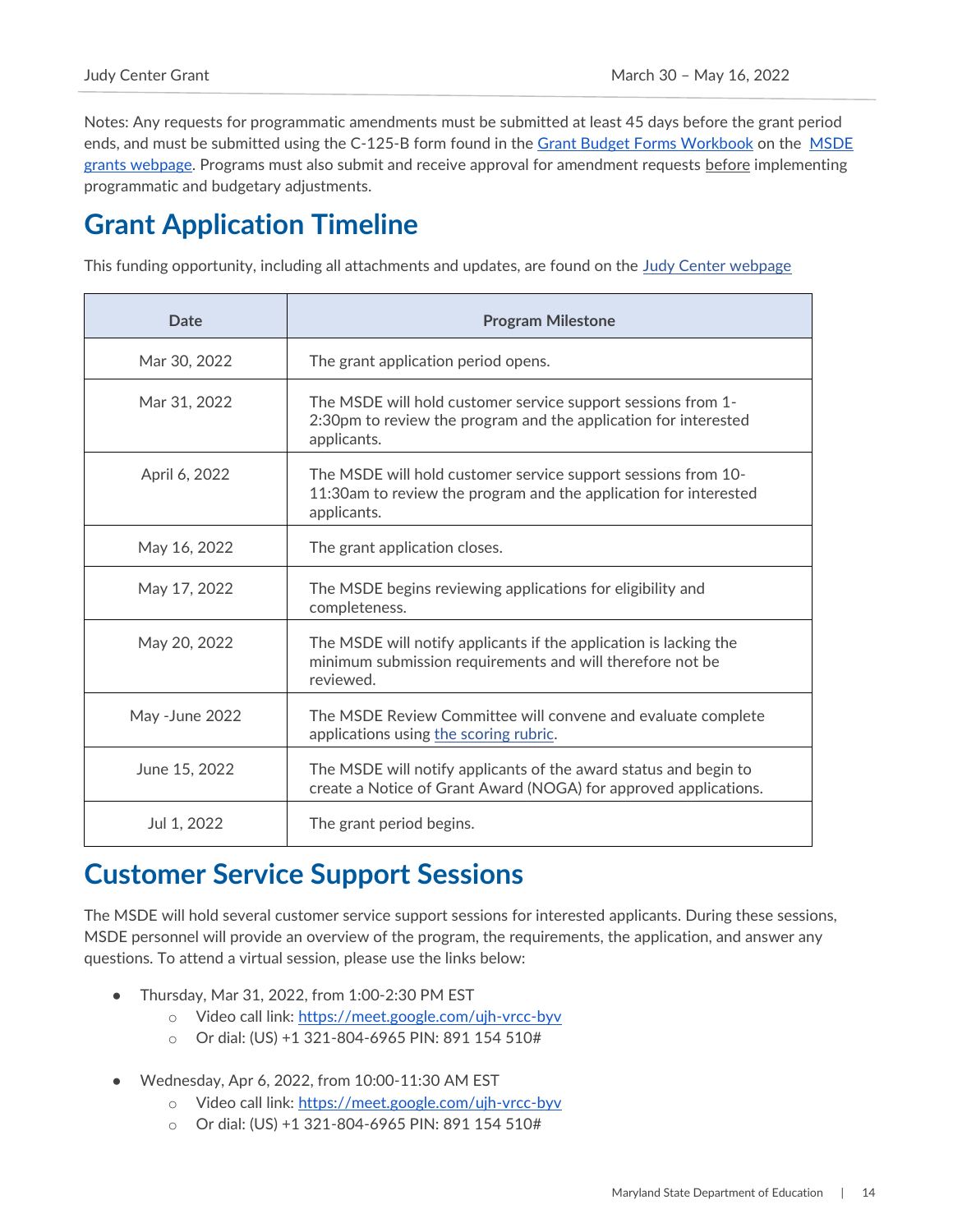# <span id="page-15-0"></span>**The Review Process**

The review of proposals will be a three-part process:

- 1. Applications will be prescreened for submission requirements and inclusion of all required sections. Applicants not meeting all submission requirements will not be reviewed.
- 2. A review committee established by MSDE will evaluate applications and assign numerical scores using the scoring rubric. Please review the [scoring rubric](https://earlychildhood.marylandpublicschools.org/system/files/filedepot/3/judy_center_scoring_rubric.pdf) in advance.
- 3. Final approval for awards will be determined by the review committee.

The MSDE reserves the right to take into consideration geographic distribution when making awards.

## <span id="page-15-1"></span>**REVIEW COMMITTEE**

The review committee will consist of the MSDE Judy Center Program Manager and Judy Center Program Specialists. The review committee will convene and evaluate applications for funding based on the rubric. Each application will be reviewed and scored by members of the review committee.

## <span id="page-15-2"></span>**AWARD NOTIFICATION**

Notification of awards will be sent by email in the spring. Processing of the official Notice of Grant Awards (NOGA) will begin on July 1st; this process can take 3-4 weeks.

# <span id="page-15-3"></span>**Questions**

If you have questions about the application or the process, please contact the Program Manager:

Amanda Holliday-Bembridge Judy Center Program Specialist Division of Early Childhood, Maryland State Department of Education 200 W. Baltimore Street Baltimore, MD 21201 Phone: 410-767-0763 Email: [Amanda.Holliday@maryland.gov](mailto:Amanda.Holliday@maryland.gov)

A list of Frequently Asked Questions (FAQ) and answers will be posted to [Judy Center Grants webpage](https://earlychildhood.marylandpublicschools.org/families/judy-centers) and updated as questions arise through the customer service support sessions.

# <span id="page-15-4"></span>**The General Education Provisions Act (GEPA), Section 427**

Each application must develop and describe the steps the applicant proposes to take to ensure equitable access to, and equitable participation in, the project or activity to be conducted with such assistance, by addressing the special needs of students, teachers, and other program beneficiaries in order to overcome barriers to equitable participation.